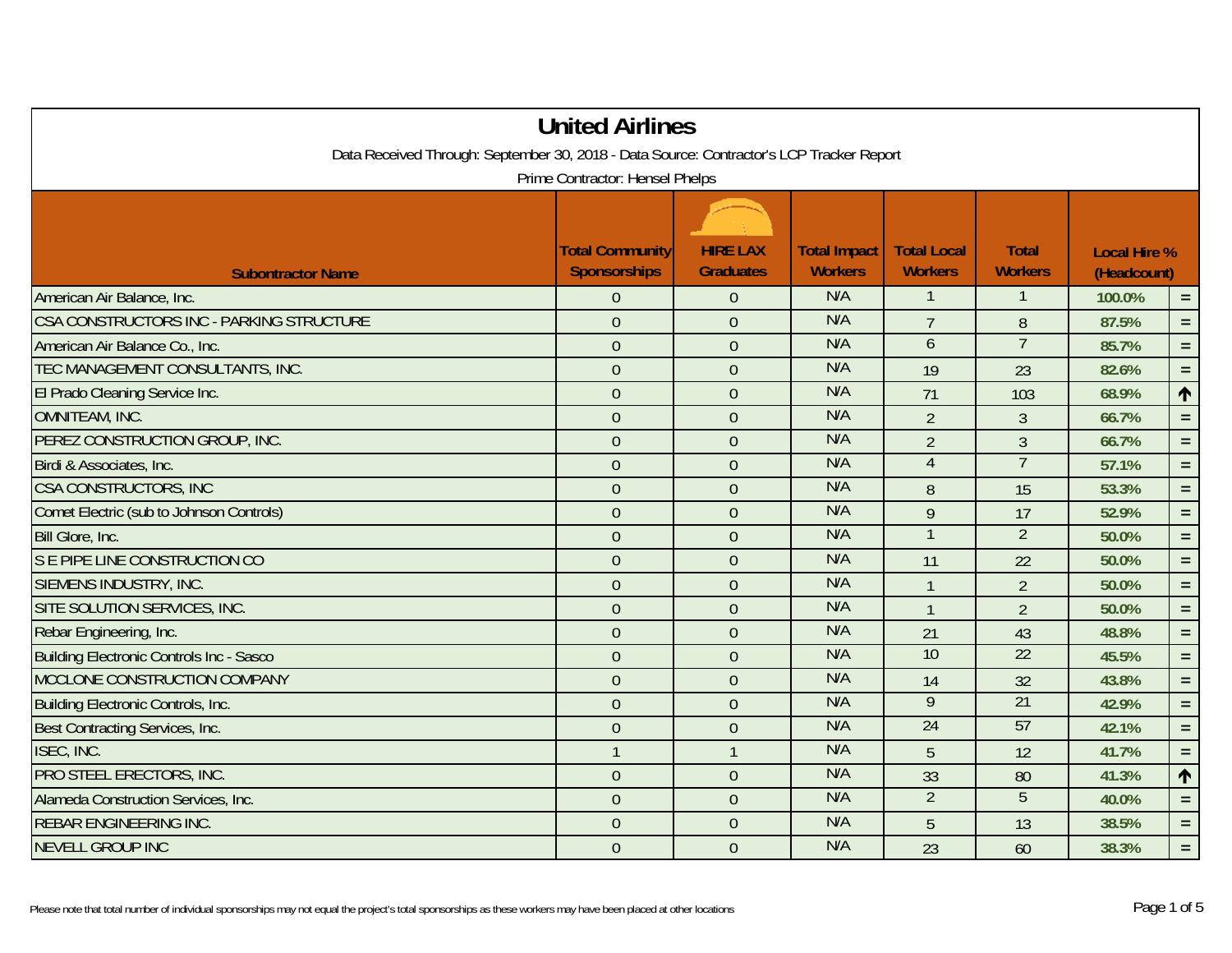| <b>United Airlines</b><br>Data Received Through: September 30, 2018 - Data Source: Contractor's LCP Tracker Report<br>Prime Contractor: Hensel Phelps |                |                |     |                 |                |       |                 |  |
|-------------------------------------------------------------------------------------------------------------------------------------------------------|----------------|----------------|-----|-----------------|----------------|-------|-----------------|--|
|                                                                                                                                                       |                |                |     |                 |                |       |                 |  |
| <b>MURRAY COMPANY</b>                                                                                                                                 | $\overline{0}$ | $\overline{0}$ | N/A | 13              | 34             | 38.2% | $\equiv$        |  |
| ENVIRONMENTAL CONTRUCTION GROUP (ECG)                                                                                                                 | $\overline{0}$ | $\overline{0}$ | N/A | 66              | 173            | 38.2% | $\equiv$        |  |
| SERVICE WEST, INC.                                                                                                                                    | $\overline{0}$ | $\overline{0}$ | N/A | 14              | 37             | 37.8% | $=$ $\,$        |  |
| <b>SASCO</b>                                                                                                                                          | $\overline{2}$ | $\overline{0}$ | N/A | 67              | 179            | 37.4% | $\blacklozenge$ |  |
| MORROW-MEADOWS CORPORATION                                                                                                                            | $\overline{0}$ | $\overline{0}$ | N/A | 11              | 30             | 36.7% | $\equiv$        |  |
| COSCO FIRE PROTECTION, INC.                                                                                                                           | $\overline{0}$ | $\overline{0}$ | N/A | $\, 8$          | 22             | 36.4% | $\equiv$        |  |
| WEISS SHEET METAL COMPANY DBA METCOE SKYLIGHT SPECIALTIES                                                                                             | $\overline{0}$ | $\overline{0}$ | N/A | $\overline{4}$  | 11             | 36.4% | $=$ $\,$        |  |
| HENSEL PHELPS CONSTRUCTION CO                                                                                                                         | $\overline{0}$ | $\overline{0}$ | N/A | 26              | 72             | 36.1% | $\uparrow$      |  |
| Comet Electric, Inc.                                                                                                                                  | $\overline{0}$ | $\overline{0}$ | N/A | 9               | 25             | 36.0% | $\equiv$        |  |
| <b>PSOMAS</b>                                                                                                                                         | $\overline{0}$ | $\overline{0}$ | N/A | 5               | 14             | 35.7% | $=$             |  |
| <b>GGG DEMOLITION, INC.</b>                                                                                                                           | $\overline{0}$ | $\overline{0}$ | N/A | 52              | 147            | 35.4% | $\equiv$        |  |
| PERFORMANCE CONTRACTING, INC. - 0900110                                                                                                               | $\overline{4}$ | $\overline{0}$ | N/A | 65              | 189            | 34.4% | $\equiv$        |  |
| <b>XL Fire Protection</b>                                                                                                                             | $\mathbf{0}$   | $\overline{0}$ | N/A | $\overline{14}$ | 41             | 34.1% | $\equiv$        |  |
| <b>Quality Production Services</b>                                                                                                                    | $\overline{0}$ | $\overline{0}$ | N/A | 15              | 44             | 34.1% | $=$ $\,$        |  |
| Architechtural Design & Signs                                                                                                                         | $\overline{0}$ | $\overline{0}$ | N/A | $\overline{5}$  | 15             | 33.3% | $\blacklozenge$ |  |
| Building Electronic Controls, Inc. (COMET® Electric)                                                                                                  | $\overline{0}$ | $\overline{0}$ | N/A | $\overline{2}$  | 6              | 33.3% | $\equiv$        |  |
| <b>DIRECT A/V</b>                                                                                                                                     | $\overline{0}$ | $\overline{0}$ | N/A | 10              | 30             | 33.3% | $\equiv$        |  |
| <b>G&amp;G DOOR PRODUCTS, INC.</b>                                                                                                                    | $\overline{0}$ | $\overline{0}$ | N/A | $\overline{4}$  | 12             | 33.3% | $\equiv$        |  |
| J. COLAVIN & SON, INC.                                                                                                                                | $\overline{0}$ | $\overline{0}$ | N/A | 21              | 63             | 33.3% | $\equiv$        |  |
| MAGCO DRILLING, Inc.                                                                                                                                  | $\overline{0}$ | $\overline{0}$ | N/A | $\overline{4}$  | 12             | 33.3% | $\equiv$        |  |
| <b>MARTIN INTEGRATED</b>                                                                                                                              | $\overline{0}$ | $\overline{0}$ | N/A |                 | 3              | 33.3% | $\equiv$        |  |
| SMOKE GUARD CALIFORNIA, INC                                                                                                                           | $\overline{0}$ | $\overline{0}$ | N/A | $\overline{1}$  | $\overline{3}$ | 33.3% | $\equiv$        |  |
| <b>ISEC, INC - TRP</b>                                                                                                                                | $\overline{0}$ | $\overline{0}$ | N/A | 21              | 64             | 32.8% | $=$             |  |
| MUIR-CHASE PLUMBING CO., INC.                                                                                                                         | $\overline{0}$ | $\overline{0}$ | N/A | 11              | 34             | 32.4% | $=$ $\,$        |  |
| <b>Concrete Coring Company-</b>                                                                                                                       | $\overline{0}$ | $\overline{0}$ | N/A | 8               | 25             | 32.0% | $\equiv$        |  |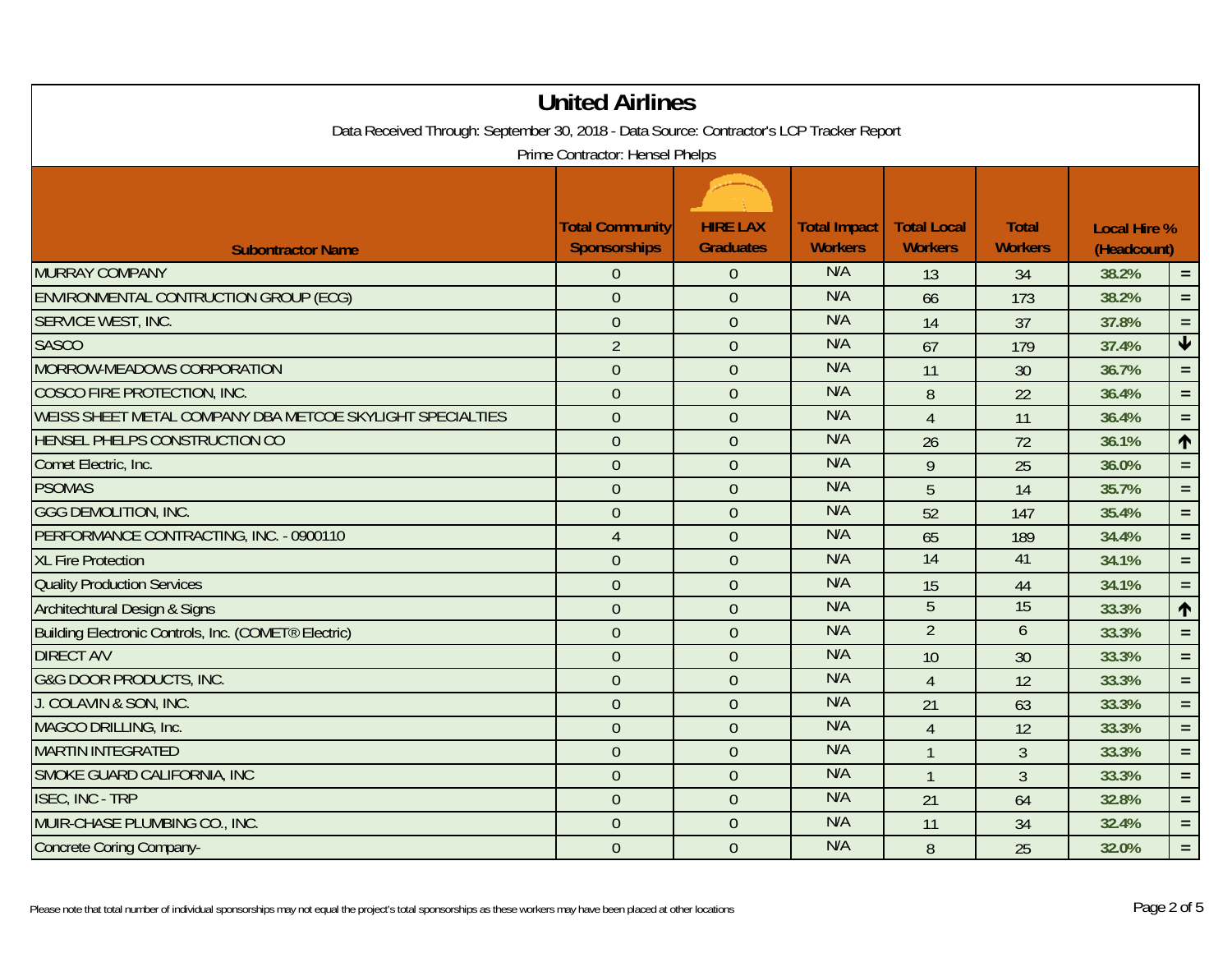|                                                                                                                             | <b>United Airlines</b> |                  |                     |                    |                 |                                    |                         |  |
|-----------------------------------------------------------------------------------------------------------------------------|------------------------|------------------|---------------------|--------------------|-----------------|------------------------------------|-------------------------|--|
| Data Received Through: September 30, 2018 - Data Source: Contractor's LCP Tracker Report<br>Prime Contractor: Hensel Phelps |                        |                  |                     |                    |                 |                                    |                         |  |
|                                                                                                                             | <b>Total Community</b> | <b>HIRE LAX</b>  | <b>Total Impact</b> | <b>Total Local</b> | <b>Total</b>    | <b>Local Hire %</b><br>(Headcount) |                         |  |
| <b>Subontractor Name</b>                                                                                                    | <b>Sponsorships</b>    | <b>Graduates</b> | <b>Workers</b>      | <b>Workers</b>     | <b>Workers</b>  |                                    |                         |  |
| JOHNSON & TURNER PAINTING CO., INC.                                                                                         | $\theta$               | $\overline{0}$   | N/A                 | 8                  | 25              | 32.0%                              | $\equiv$                |  |
| LETNER ROOFING CO.                                                                                                          | $\overline{0}$         | $\overline{0}$   | N/A                 | 48                 | 150             | 32.0%                              | $\equiv$                |  |
| <b>Wilson &amp; Hampton Painting Contractors</b>                                                                            | $\mathbf{0}$           | $\overline{0}$   | N/A                 | 12                 | 38              | 31.6%                              | $\equiv$                |  |
| <b>LIMBACH COMPANY LP</b>                                                                                                   | $\overline{0}$         | $\overline{0}$   | N/A                 | 33                 | 110             | 30.0%                              | $\equiv$                |  |
| Stumbaugh & Associates, Inc.                                                                                                | $\overline{0}$         | $\overline{0}$   | N/A                 | $\overline{3}$     | 10              | 30.0%                              | $\equiv$                |  |
| <b>Centerline Concrete Cutting</b>                                                                                          | $\mathbf{0}$           | $\overline{0}$   | N/A                 | $\overline{2}$     | $\overline{7}$  | 28.6%                              | $\equiv$                |  |
| <b>SHEWARD &amp; SON &amp; SONS</b>                                                                                         | $\overline{0}$         | $\overline{0}$   | N/A                 | $\overline{2}$     | $\overline{7}$  | 28.6%                              | $\equiv$                |  |
| <b>OTIS ELEVATOR</b>                                                                                                        | $\overline{0}$         | $\overline{0}$   | N/A                 | 19                 | 69              | 27.5%                              | $\blacklozenge$         |  |
| WEST COAST FIRESTOPPING, INC.                                                                                               | $\overline{0}$         | $\overline{0}$   | N/A                 | $\mathfrak b$      | 22              | 27.3%                              | $\overline{\mathbf{V}}$ |  |
| Zolnay Insulation, Inc.                                                                                                     | $\theta$               | $\overline{0}$   | N/A                 | $6\overline{6}$    | $\overline{22}$ | 27.3%                              | $\equiv$                |  |
| <b>DSG MECHANICAL CORPORATION</b>                                                                                           | $\theta$               | $\overline{0}$   | N/A                 | 5                  | 19              | 26.3%                              | $\equiv$                |  |
| <b>Facilities Engineering</b>                                                                                               | $\overline{0}$         | $\overline{0}$   | N/A                 |                    | $\overline{4}$  | 25.0%                              | $\equiv$                |  |
| <b>G&amp;C EQUIPMENT CORPORATION</b>                                                                                        | $\overline{0}$         | $\overline{0}$   | N/A                 | $\overline{2}$     | $\, 8$          | 25.0%                              | $\equiv$                |  |
| KLONDIKE CONSTRUCTION SERVICES, INC.                                                                                        | $\overline{0}$         | $\overline{0}$   | N/A                 | $\overline{2}$     | 8               | 25.0%                              | $\equiv$                |  |
| Mike Payne and Associates, Inc.                                                                                             | $\overline{0}$         | $\overline{0}$   | N/A                 | $\overline{3}$     | 12              | 25.0%                              | $\equiv$                |  |
| Pacific Single Ply, Inc.                                                                                                    | $\overline{0}$         | $\overline{0}$   | N/A                 | $\mathbf{1}$       | $\overline{4}$  | 25.0%                              | $\equiv$                |  |
| UNDERGROUND CONSTRUCTION CO., INC.                                                                                          | $\mathbf{0}$           | $\overline{0}$   | N/A                 | $\overline{4}$     | 16              | 25.0%                              | $\equiv$                |  |
| CRITCHFIELD MECHANICAL, INC. OF SOUTHERN CALIFORNIA                                                                         | $\theta$               | $\overline{0}$   | N/A                 | 16                 | 65              | 24.6%                              | $\equiv$                |  |
| <b>SASCO - DATA &amp; SYSTEM</b>                                                                                            | $\overline{0}$         | $\overline{0}$   | N/A                 | 15                 | 62              | 24.2%                              | $\equiv$                |  |
| Masonry Concepts, Inc.                                                                                                      | $\overline{0}$         | $\overline{0}$   | N/A                 | $\overline{4}$     | 17              | 23.5%                              | $\equiv$                |  |
| <b>NOR CAL PIPELINE SERVICES, INC</b>                                                                                       | $\mathbf{0}$           | $\overline{0}$   | N/A                 | 6                  | 26              | 23.1%                              | $\equiv$                |  |
| <b>Woodbridge Glass Incorporated</b>                                                                                        | $\overline{0}$         | $\overline{0}$   | N/A                 | 11                 | 48              | 22.9%                              | $\equiv$                |  |
| <b>CORRADINI CORP.</b>                                                                                                      | $\overline{0}$         | $\overline{0}$   | N/A                 | 19                 | 84              | 22.6%                              | $\equiv$                |  |
| <b>GLOW ELECTRIC COMPANY INC</b>                                                                                            | $\overline{0}$         | $\overline{0}$   | N/A                 | 4                  | 18              | 22.2%                              | $=$                     |  |
| KARCHER INSULATION, INC.                                                                                                    | $\mathbf{0}$           | $\overline{0}$   | N/A                 | $\overline{2}$     | 9               | 22.2%                              | $\equiv$                |  |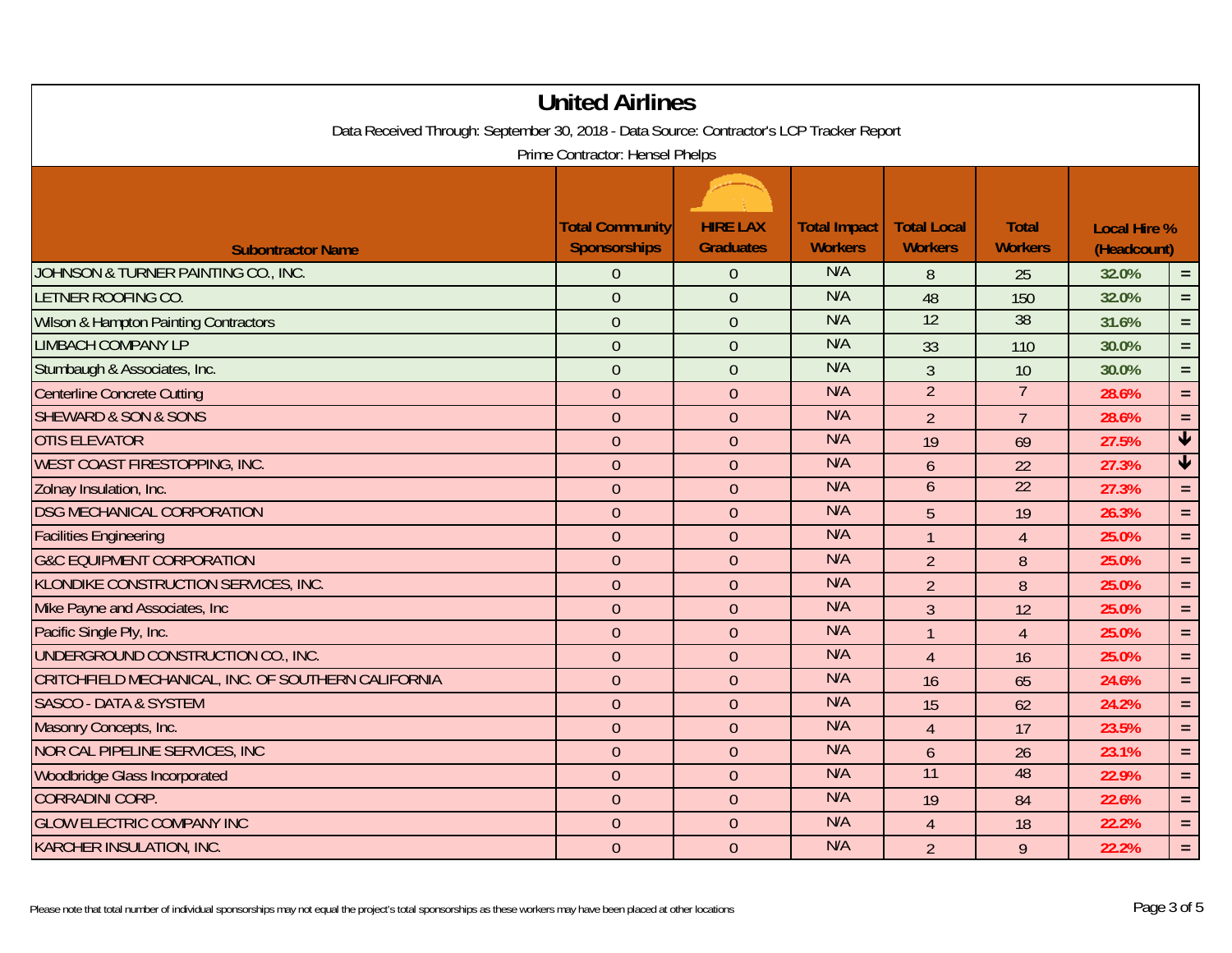| <b>United Airlines</b>                                                                                                      |                        |                  |                     |                         |                |                                    |          |  |
|-----------------------------------------------------------------------------------------------------------------------------|------------------------|------------------|---------------------|-------------------------|----------------|------------------------------------|----------|--|
| Data Received Through: September 30, 2018 - Data Source: Contractor's LCP Tracker Report<br>Prime Contractor: Hensel Phelps |                        |                  |                     |                         |                |                                    |          |  |
|                                                                                                                             | <b>Total Community</b> | <b>HIRE LAX</b>  | <b>Total Impact</b> | <b>Total Local</b>      | <b>Total</b>   | <b>Local Hire %</b><br>(Headcount) |          |  |
| <b>Subontractor Name</b>                                                                                                    | <b>Sponsorships</b>    | <b>Graduates</b> | <b>Workers</b>      | <b>Workers</b>          | <b>Workers</b> |                                    |          |  |
| PROSPECTRA CONTRACT FLOORING                                                                                                | $\overline{0}$         | $\overline{0}$   | N/A                 | 6                       | 28             | 21.4%                              | $=$ $\,$ |  |
| HILL CRANE SERVICE, INC.                                                                                                    | $\overline{0}$         | $\overline{0}$   | N/A                 | $\overline{4}$          | 19             | 21.1%                              | $\equiv$ |  |
| Sterndahl Enterprises, Inc.                                                                                                 | $\mathbf{1}$           | $\overline{0}$   | N/A                 | $\overline{7}$          | 34             | 20.6%                              | $\equiv$ |  |
| <b>GERDAU REINFORCING STEEL</b>                                                                                             | $\overline{0}$         | $\overline{0}$   | N/A                 |                         | 5              | 20.0%                              | $\equiv$ |  |
| KARCHER INSULATION, INC. #2                                                                                                 | $\overline{0}$         | $\overline{0}$   | N/A                 | $\mathbf{1}$            | 5              | 20.0%                              | $\equiv$ |  |
| <b>VERTICAL ACCESS, INC. (ECG)</b>                                                                                          | $\overline{0}$         | $\theta$         | N/A                 | $\mathbf{1}$            | 5              | 20.0%                              | $\equiv$ |  |
| <b>Cell-Crete Corporation</b>                                                                                               | $\mathbf 0$            | $\overline{0}$   | N/A                 | $\overline{3}$          | 16             | 18.8%                              | $\equiv$ |  |
| LAWRENCE W. ROSINE CO.                                                                                                      | $\overline{0}$         | $\overline{0}$   | N/A                 | $\overline{2}$          | 11             | 18.2%                              | $\equiv$ |  |
| SOUTHWEST STEEL OF CALIFORNIA, INC.                                                                                         | $\overline{0}$         | $\overline{0}$   | N/A                 | 12                      | 67             | 17.9%                              | $\equiv$ |  |
| Bali Construction, Inc.                                                                                                     | $\overline{0}$         | $\overline{0}$   | N/A                 | $\overline{5}$          | 28             | 17.9%                              | ↑        |  |
| CSI ELECTRICAL CONTRACTORS, INC.                                                                                            | $\overline{0}$         | $\overline{0}$   | N/A                 | $\mathbf 1$             | 6              | 16.7%                              | $\equiv$ |  |
| <b>GRIFFITH COMPANY</b>                                                                                                     | $\overline{0}$         | $\overline{0}$   | N/A                 | $\overline{3}$          | 19             | 15.8%                              | $\equiv$ |  |
| <b>Preferred Ceilings</b>                                                                                                   | $\mathbf 0$            | $\boldsymbol{0}$ | N/A                 | 5                       | 33             | 15.2%                              | $\equiv$ |  |
| C Below                                                                                                                     | $\overline{0}$         | $\mathbf{0}$     | N/A                 | $\overline{\mathbf{1}}$ | $\overline{7}$ | 14.3%                              | $\equiv$ |  |
| Wilson & Hampton Painting                                                                                                   | $\overline{0}$         | $\overline{0}$   | N/A                 | $\overline{2}$          | 14             | 14.3%                              | $\equiv$ |  |
| Cal Strip Inc.                                                                                                              | $\overline{0}$         | $\overline{0}$   | N/A                 | $\mathbf{1}$            | 8              | 12.5%                              | $\equiv$ |  |
| Anning Johnson Company                                                                                                      | $\overline{0}$         | $\overline{0}$   | N/A                 | $\overline{4}$          | 35             | 11.4%                              | $\equiv$ |  |
| <b>Coast Building Products</b>                                                                                              | $\overline{0}$         | $\overline{0}$   | N/A                 | $\mathbf{1}$            | 10             | 10.0%                              | $\equiv$ |  |
| <b>INFINITY METALS, INC.</b>                                                                                                | $\overline{0}$         | $\overline{0}$   | N/A                 | $\overline{1}$          | 10             | 10.0%                              | $\equiv$ |  |
| Aldridge Electric, Inc.                                                                                                     | $\boldsymbol{0}$       | $\theta$         | N/A                 | $\overline{1}$          | 15             | 6.7%                               | $\equiv$ |  |
| Ace Equipment Inc.                                                                                                          | $\mathbf{0}$           | $\overline{0}$   | N/A                 | $\overline{0}$          | $\overline{2}$ | 0.0%                               | $=$      |  |
| <b>Applied Engineering Concepts</b>                                                                                         | $\overline{0}$         | $\overline{0}$   | N/A                 | $\theta$                | $\mathbf{1}$   | 0.0%                               | $\equiv$ |  |
| Centerline Concrete (SASCO)                                                                                                 | $\overline{0}$         | $\overline{0}$   | N/A                 | $\overline{0}$          | $\mathbf{1}$   | 0.0%                               | $=$      |  |
| <b>CONCRETE CORING COMPANY</b>                                                                                              | $\overline{0}$         | $\overline{0}$   | N/A                 | $\theta$                | $\mathfrak{Z}$ | 0.0%                               | $\equiv$ |  |
| CONNOR CONCRETE CUTTING AND CORING                                                                                          | $\overline{0}$         | $\overline{0}$   | N/A                 | $\overline{0}$          | 9              | 0.0%                               | $\equiv$ |  |